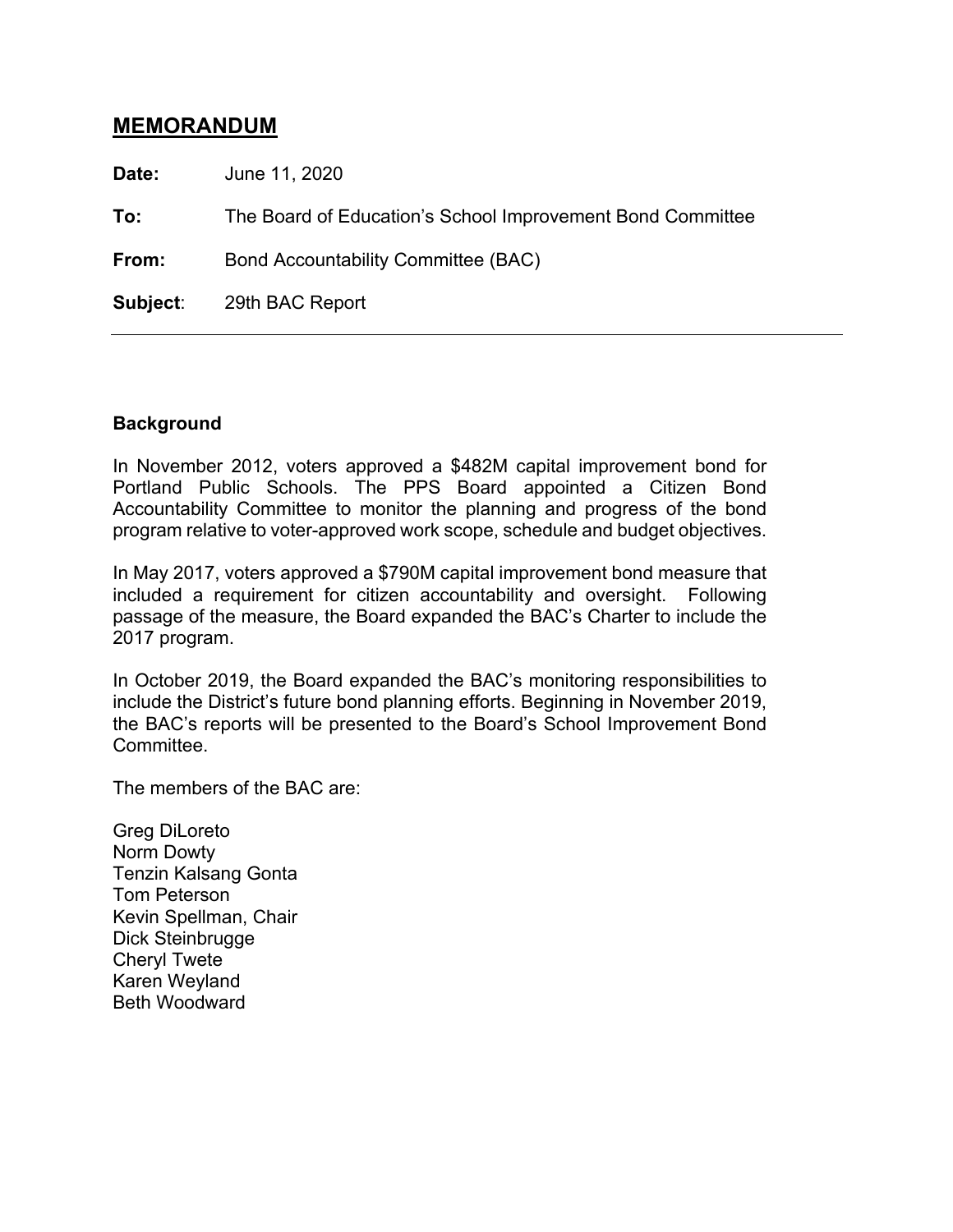## **New Format**

The new BAC members have correctly observed that, as these reports have expanded to cover our full scope, some of the more important points can become lost in the narrative. Henceforth, any key recommendations will be highlighted in **bold text** and summarized at the end of the report, and action items for staff to consider will be *italicized and numbered* for tracking purposes.

#### **Recent Activities**

The BAC's quarterly meeting was held in a virtual session on May 20, having been postponed from its April date. As is the case with all regular BAC meetings, it was publicly noticed but, since it was a virtual meeting, the public was invited to submit written comment and view a live stream. Staff presentation materials and meeting minutes, along with BAC reports, are regularly posted on the District website.

Two pieces of written public comment were timely submitted but not made available to the committee until after the meeting. Both raised concerns about proposed work at Sylvan Middle School in terms of both scope and bond funding. The commenters believed that \$2 million designated as "swing-sites" within the Lincoln High School budget were being allocated to work at West Sylvan including new softball and baseball facilities. They saw this as an inappropriate use of bond funds because neither baseball nor softball had been played at Lincoln, and no such use had been listed in the bond referral materials.

We have been assured by staff that no bond funds will be used for new softball/baseball facilities, and that only a portion of the \$2 million in question will be used at West Sylvan exclusively for athletic facilities that have been displaced at Lincoln. We have asked for a breakdown of the full \$2 million allocation. Any District funds used for non-bond projects are beyond the scope of the BAC's oversight.

*29-A1. Staff is requested to promptly provide the BAC with the proposed allocation of the Lincoln \$2 million "swing-site" budget along with a description of the bond-funded work planned for West Sylvan.*

As this report is written, PPS staff is managing the following work:

- Construction work at Kellogg Middle School.
- Construction work at Madison High School.
- Construction work at Lincoln High School.
- Punchlist work and closeout at Grant High School.
- Closeout at Roosevelt High School and design of Phase IV.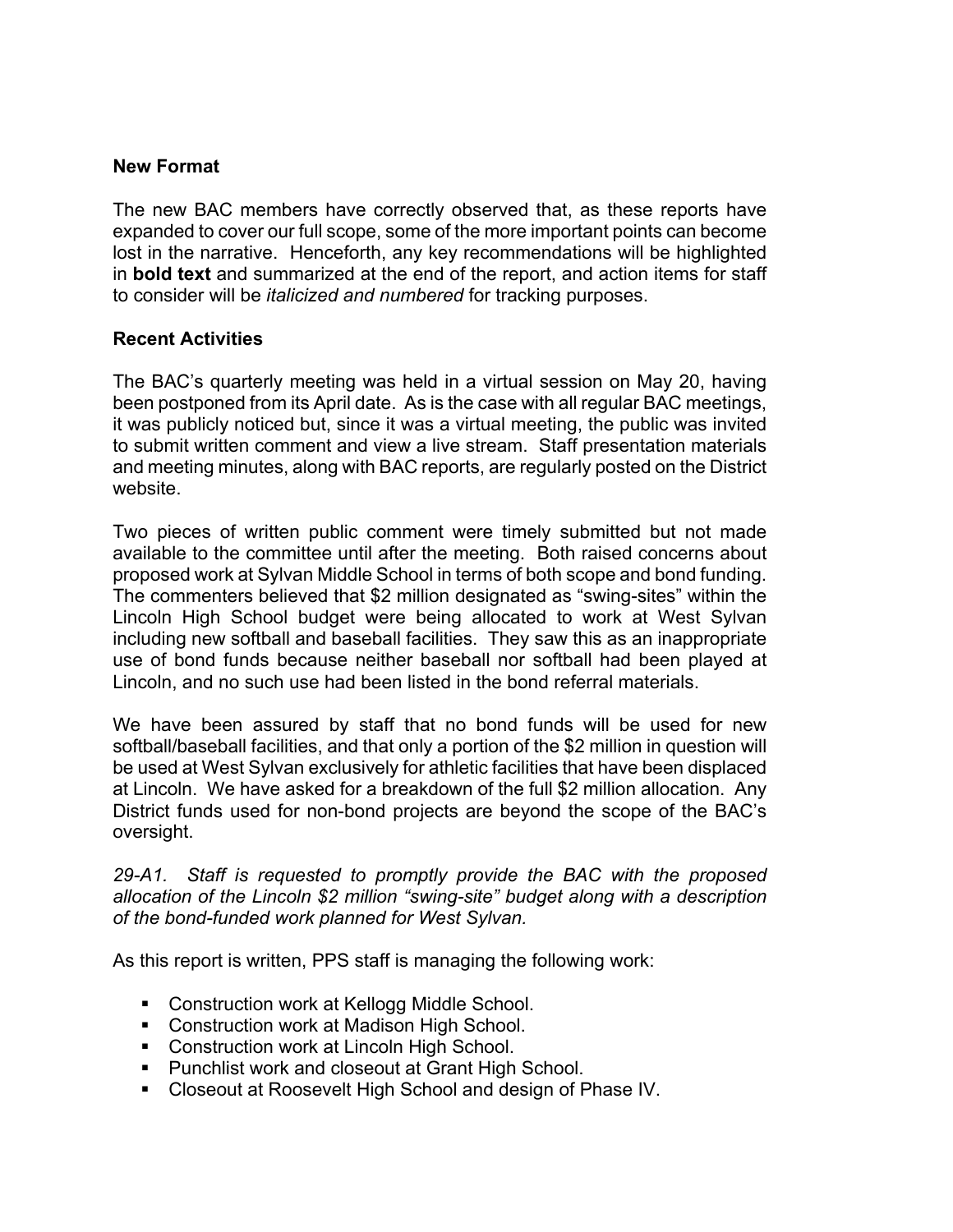- Closeout at Franklin High School.
- Multiple Health and Safety projects.
- Planning and design work for Benson High School and Multiple Pathways to Graduation ("MPG").

## **2012 Bond Program**

Closeout and final accounting are in various stages at Franklin, Roosevelt, and Grant High Schools. Final accounting at Franklin is complete but the resolution of some cost audit items still needs to be documented. Similarly, all outstanding change orders have been resolved at Roosevelt, but some cost verification remains incomplete. At Grant, some late cost issues have arisen and remain under discussion with the contractor.

*29-A2. Staff is requested to promptly provide the BAC with documentation closing out the Franklin cost issues raised in the October 2017 audit, and the Roosevelt cost issues raised in the November 2017 audit.*

Cost projections include funding for some ongoing work at Franklin and Roosevelt (the most significant of which involves window replacement in the historic building at Roosevelt) and a few improvement projects at Grant. Lessons learned on completed schools are shared with the teams on upcoming projects.

Work on the window rehabilitation at Roosevelt is starting with completion on the south, east and west elevations due by August and final completion around Thanksgiving. Some limited TI work related to Phase IV at Roosevelt will also occur this summer, and design development for the project is complete and under review.

OSM's more aggressive approach to closeout at Grant has resulted in few remaining punch list items. We are hopeful that the outstanding cost issues can be quickly resolved, allowing the project accounting to be finalized.

As we have noted previously, the final cost at Grant is substantially over the original budget and even over the amount forecast at the start of construction. The District's performance auditors have conducted a preliminary review of the project's cost history but may need to continue as a part of next year's work plan.

Oregon law provides that evaluations of projects that were exempted from competitive bidding are prepared shortly after completion. Evaluations on Franklin, Grant, and Roosevelt are expected soon.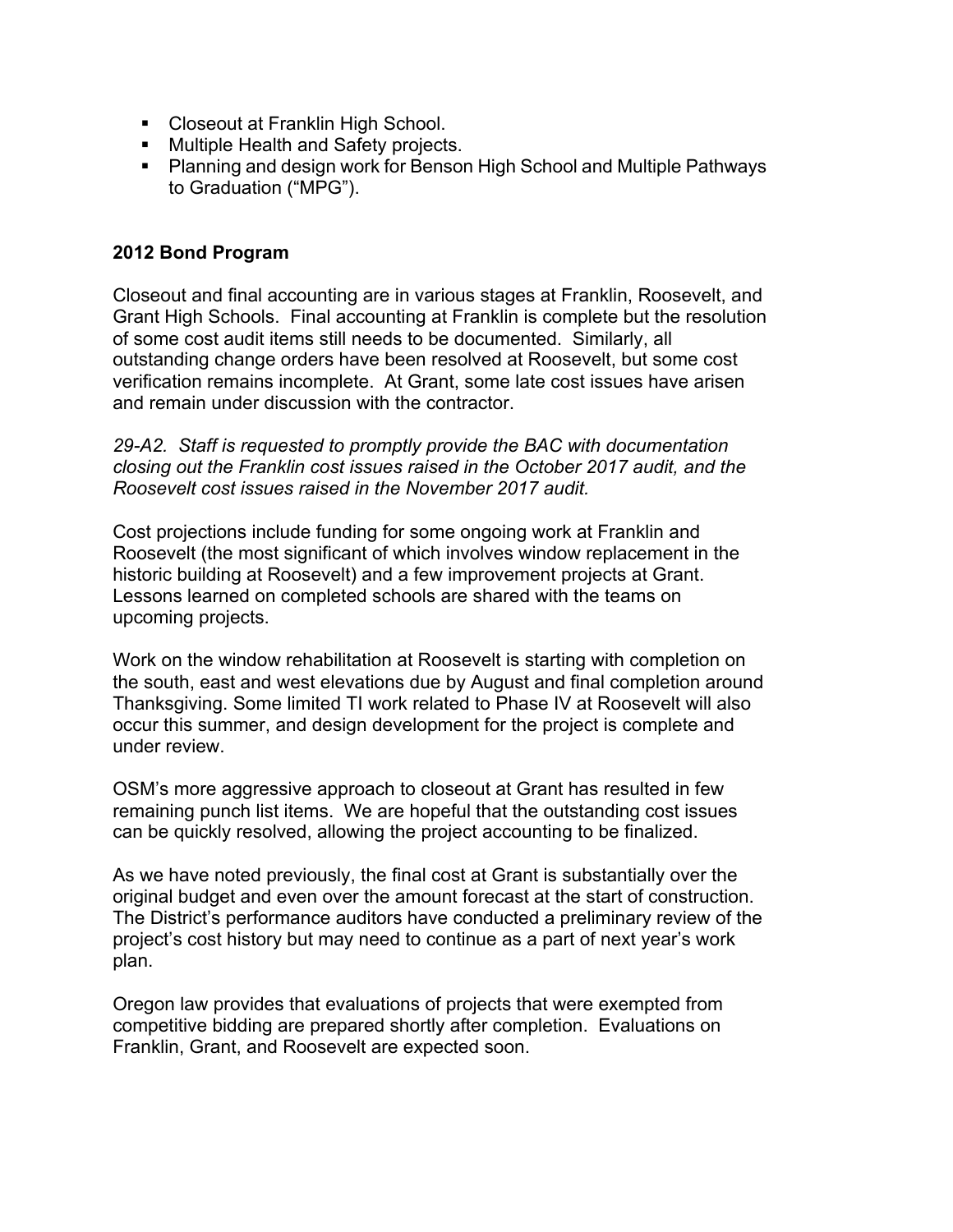*29-A3. Staff is requested to promptly provide the BAC with a schedule for completion of the required evaluations for Franklin, Roosevelt, and Grant.*

An audit of the Owner-Controlled Insurance Program ("OCIP") remains outstanding; a reserve of \$500,000 is being carried in the projections. After funding all the additional work at the high schools, the entire 2012 program now shows projected final savings of \$575,000.

## **2017 Bond Program**

The budget situation for the 2017 Bond program remains in the red, although it has improved. A bond premium amounting to \$68 million was secured from the last bond sale; it is currently being carried in the program budget, but we believe that it should be applied directly to the shortfall at Benson. The entire program now reports unfunded costs of \$202 million.

#### **29-R1. OSM should immediately transfer the \$68 million bond premium from the recent sale of bonds to the Current Budget for Benson High School.**

The large projects currently under construction at this time are tracking within their approved budgets. OSM, like all of PPS, is learning to manage and collaborate remotely. Project teams are using contracted employees for construction site oversight on furlough days.

Operational safety plans have been established for each of the construction sites incorporating best practices gleaned from recommendations by the CDC, local health officials and the District. Each of the contractors has provided their own COVID-19 safety plans. There have been some contractor crew members who went into 14-day self-isolation after exposure to a suspected or confirmed infection off the jobsite but there have been no reports of a confirmed infection on the projects.

Challenges from the pandemic include some labor challenges, slowdowns from social distancing requirements, and supply chain disruptions. OSM staff has been proactive in working with contractors to identify and mitigate problems. This is an ongoing issue and, although OSM's current cost projections are intended to cover resultant costs, we expect a fuller analysis at our July meeting.

## *29-A4. Staff is requested to present a detailed analysis of incurred and projected cost and schedule impacts of COVID-19 at our next regular meeting.*

Construction continues at Kellogg Middle School and is scheduled to complete in early 2021 allowing significant time for FF&E installation before school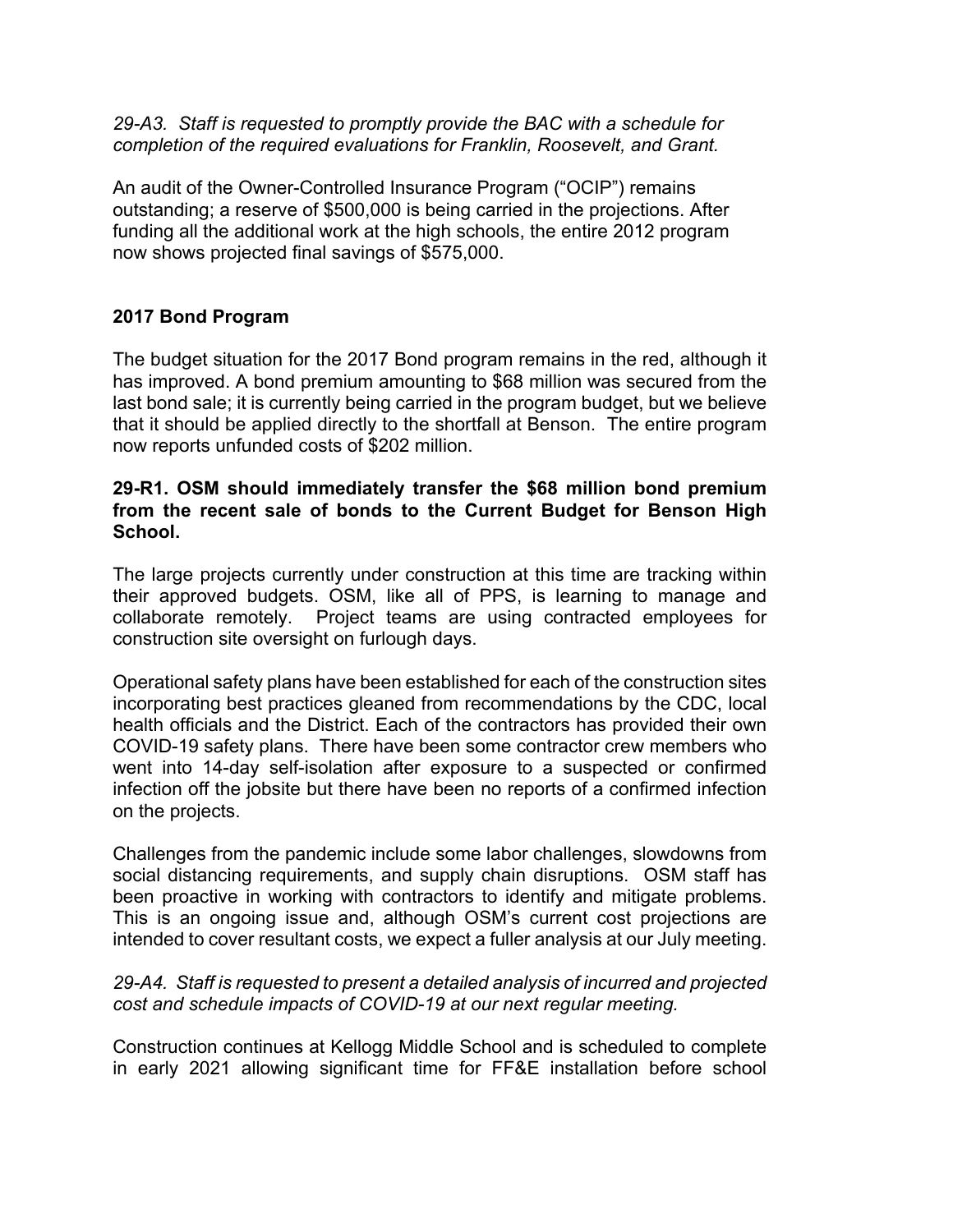opening in the fall. The project contingency remains healthy at this time, and cost projections show completion within the current budget.

Schedule and budget remain the key issues at Madison High School. Little if any schedule float remained after delays from the permitting process, so COVID effects could be problematic. Staff and contractors are working on mitigation options, but OSM is also thinking about effects of a late completion of the project.

Schedule issues will also affect the budget, which included a reduced project contingency. We expect an update on the status of that contingency at our July meeting.

*29-A5. Staff is requested to fully brief the BAC on the projected completion at Madison during our next meeting.* 

Early earthwork is complete at Lincoln High School, including the deep pilings, which were considered a significant risk factor. Fortunately, few obstructions were encountered. The project has been operating under a structural permit and the building permit expected in August. The contractor's guaranteed maximum price has been agreed and approved by the Board. The BAC noted that the GMP amount did not seem to fit within the project budget, so staff will provide more information.

## *29-A6. Staff is requested to immediately provide a reconciliation of the Lincoln GMP and other costs to the full project budget of \$242 million.*

COVID-19 has negatively affected steel detailing at Lincoln, so the team is working on some resequencing of work. Opening of the new school is planned for the 2022/23 year with Phase 2 work to follow.

Benson High School's 50% design development cost estimates have been reconciled and a coordinated value engineering/cost cutting exercise has been underway. We expect a full briefing shortly on the Benson budget since the project's funding will be included in the 2020 bond. (This scrutiny will include the budget for MPG.) Design work also continues on the swing sites (Marshall and Kenton) and some work will begin onsite this summer.

#### *29-A7. Staff is requested to fully brief the BAC on the development and status of cost budgets/estimates for both Benson (including swing sites) and MPG during a special meeting focused on the 2020 bond.*

The master plan for the MPG building was approved by the Board Bond Committee and will advance to the full Board. Following that, work will begin on the schematic design package. We regret that the District's current seismic standards have not been adjusted in light of our repeated recommendation. Those standards do require the design team to provide an analysis at the end of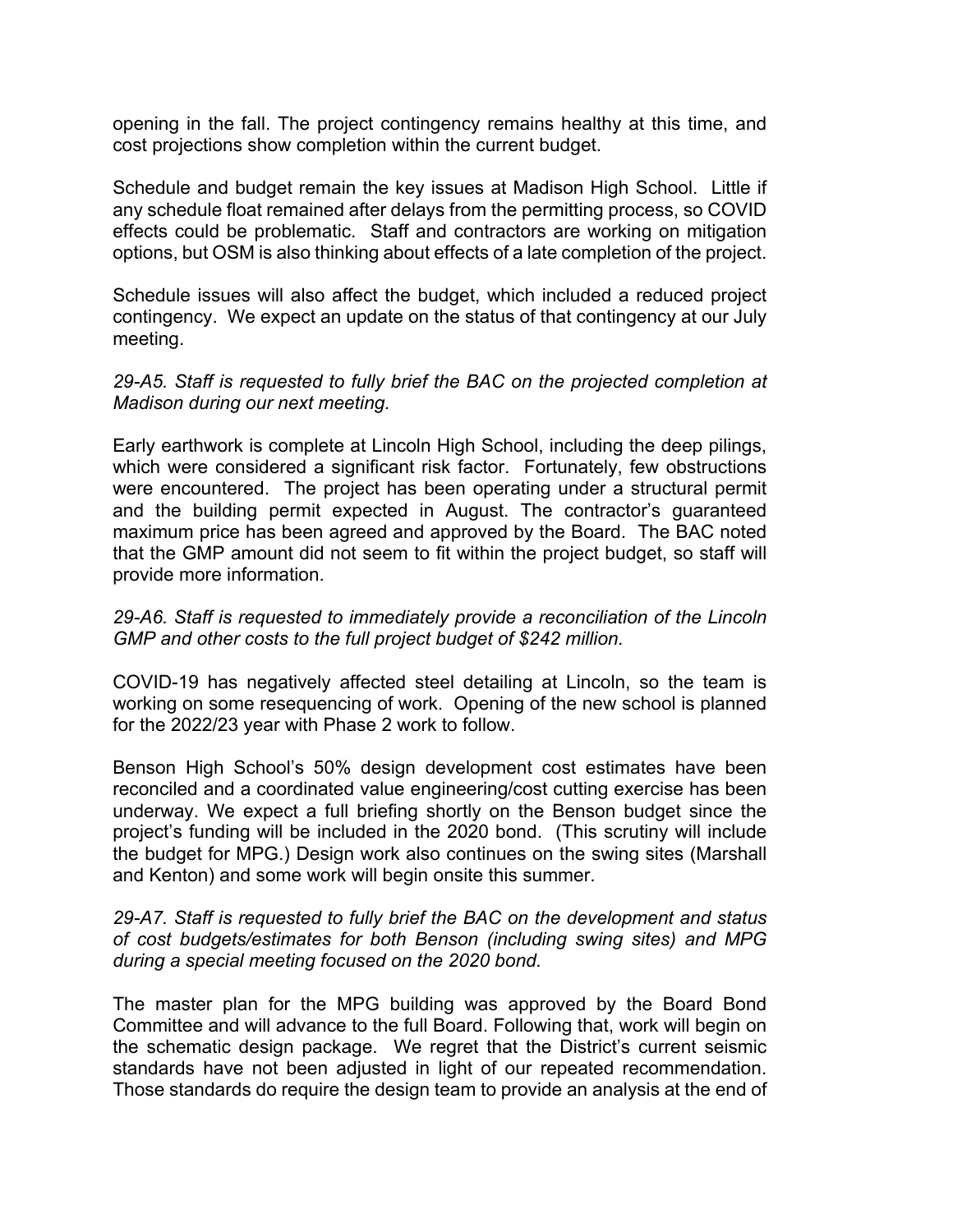schematic design to bring the entire building up to Level 4/Immediate Occupancy for structural only, as well as the cost for some limited utility connections at the gym. While this is important, we fear that this is too late. The budget has already been established and schematic design completed based on the limited standard. We again urge the Board to reconsider the required seismic standards for all new buildings.

## **29-R2. As previously recommended, the Board should consider raising the seismic standard for all new buildings (including MPG) considered for funding through future bond programs to Level 4/Immediate Occupancy, and to budget accordingly.**

The Health and Safety work will be in full swing this summer at multiple school sites. Roof work is underway at Chapman and Hayhurst, fire alarm work at 18 schools, and asbestos abatement at 11 locations. In addition, lead paint, water quality, and security work continue. Unfortunately, due to budget issues on unforeseen asbestos at Jackson, Phase 2 of that work will be delayed until 2021. Of the \$158 million dedicated to Health and Safety work, over \$67 million has been spent as follows:

| Accessibility                   | \$8,298,965  |
|---------------------------------|--------------|
| <b>Asbestos Remediation</b>     | \$3,548,835  |
| <b>Fire Sprinkler/Alarms</b>    | \$9,468,833  |
| <b>Lead Paint Stabilization</b> | \$881,017    |
| <b>Radon Mitigation</b>         | \$158,713    |
| Roof Improvements               | \$29,664,504 |
| <b>Security Improvements</b>    | \$2,911,740  |
| Water                           | \$2,376,658  |
| <b>Management Costs</b>         | \$6,574,838  |
| <b>OSCIM Grant</b>              | \$3,277,779  |
|                                 |              |

#### **Other Issues**

*Equity*. Results are still being tracked at the project level but, overall, the two bond programs are now combined. Certified business participation has fallen to a cumulative 16.55%, tracked on a payment basis. However, there may be some misreporting in the Madison data so OSM will review. The District's aspirational goal remains at 18%.

*29-A8. Staff is requested to immediately advise of any corrected data reporting for Madison.*

Apprentice trade hours are at 24%, still well ahead of the 20% goal.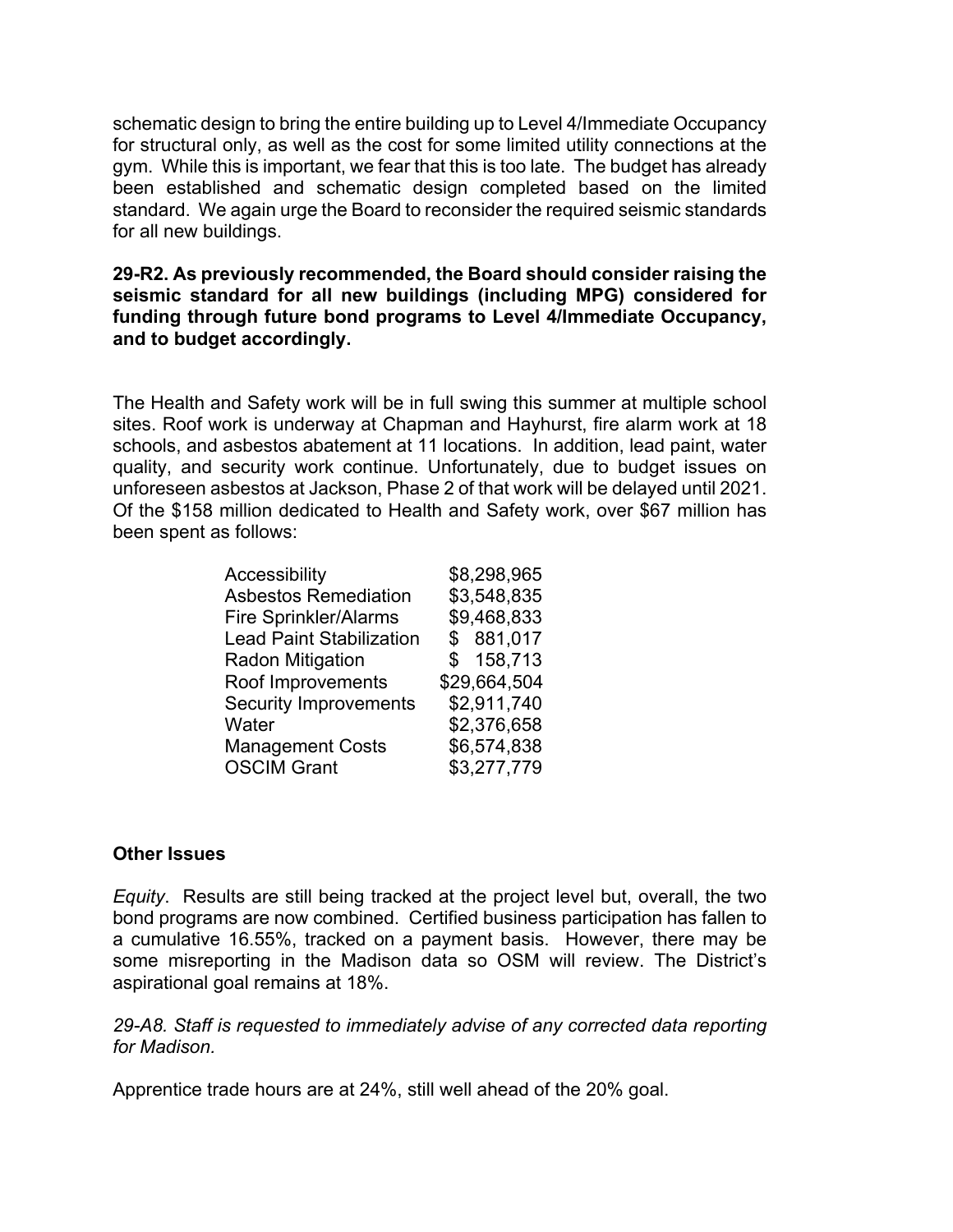No information on student engagement was provided.

*29-A9. Staff is requested to provide a full briefing on student engagement work and plans at our July meeting.*

*Safety.* 227,000 hours have been worked to date at Madison, with one minor recordable accident. Kellogg and Lincoln have no recordable accidents, with 51,000 and 11,000 hours worked respectively.

*Audits.* A mid-contract cost audit at Madison has been completed. The performance auditor's Year 2 report is due by June 9, and a work plan for Year 3 will follow.

*29-A10. Staff is requested to immediately provide the Madison mid-contract cost audit and the Year 2 performance audit, plus engage the BAC in developing the work plan for Year 3.*

## **2020 Bond Planning**

COVID-19 has severely disrupted the District's planning for a 2020 bond. We expect to meet shortly for a briefing on the current plans and, as noted above, it appears likely that our work on cost estimating methodologies will revolve largely around Benson and MPG.

*29-A11. Staff is requested to include the BAC's work on the 2020 bond in all District-published timelines so that the Board can be assured that input will be timely.*

## **Summary**

Current projects are reported on schedule and on budget. However, there are significant uncertainties arising from the unprecedented pandemic. OSM is fully cognizant of the challenges and has undertaken appropriate measures to address them, but risk on all fronts remains high. These are extraordinary times; we hope that OSM will reach out to the BAC for creative advice and counsel as appropriate.

Our current recommendations are:

**29-R1. OSM should immediately transfer the \$68 million bond premium from the recent sale of bonds to the Current Budget for Benson High School.**